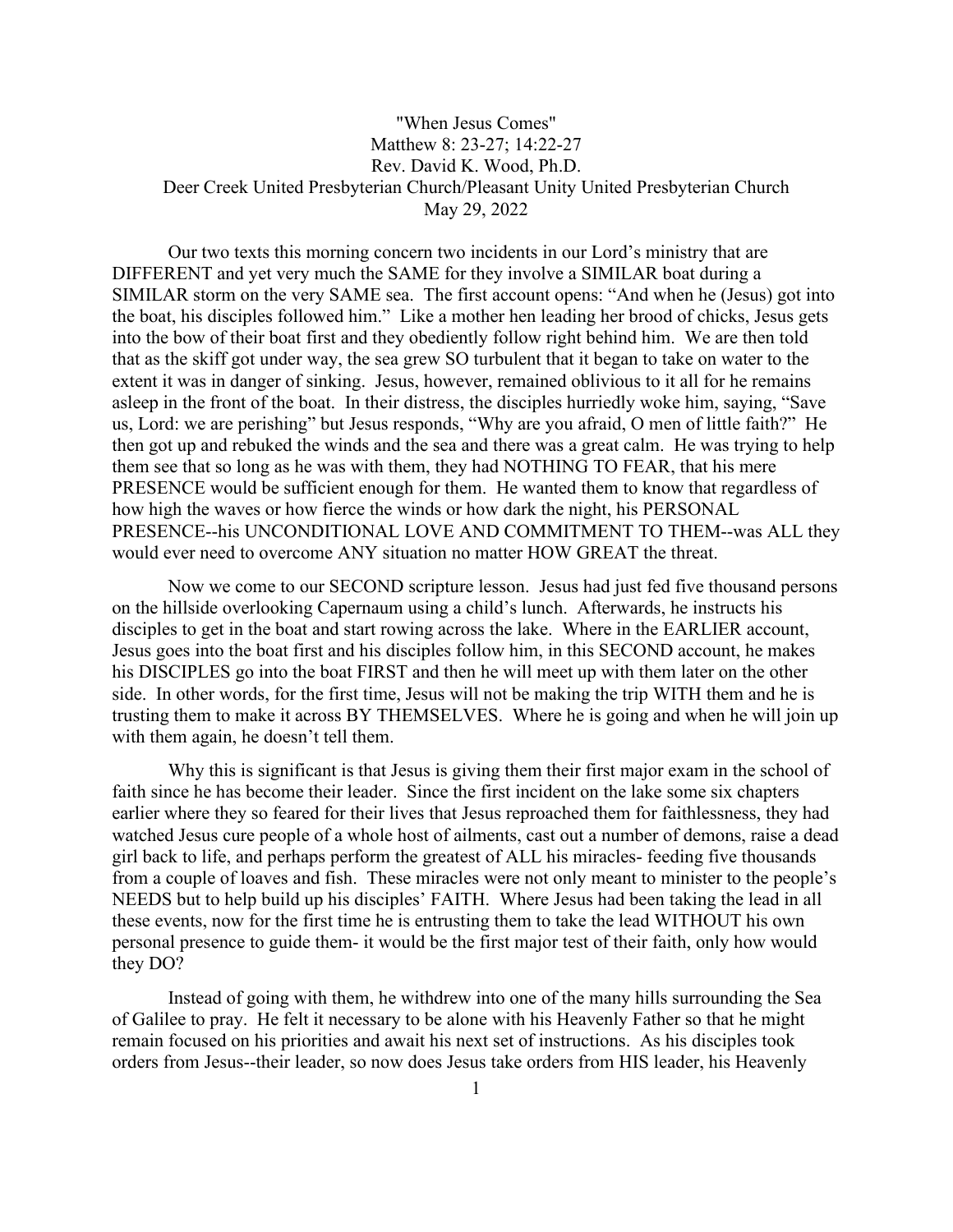Father. Meanwhile, we learn that as night descended over the lake, conditions worsened and the twelve were left struggling to make their way across the Sea of Galilee. These were seasoned fishermen and they were well aware of just how unpredictable the weather could become. Still, as the winds blew stronger, the waves grew higher, and the night sky turned blacker, they found themselves no more than half-way across the lake with ANOTHER three miles yet to go. Not only had their progress stalled in the face of those gale-like winds, but with little hope of swimming to land, they were convinced that their boat was about to sink and that they would all perish together. But all was not lost for the entire time Jesus was high up on that hillside, communing privately with his Heavenly Father, he kept a cautious eye on his disciplesobserving their progress and monitoring their distress; as they struggled alone across that sea, NEVER were they ever out of his sight.

This past week, the popular Festival of Homiletics Conference concluded in Denver, Colorado. For one week every year, the world's finest preachers representing all the major denominations assemble in one city and every day and each evening, up to 2000 ministers and lay preachers from all over the country have the privilege of being ministered to by them instead of always having to minister to others. Me and my dear friend Dan, the Lutheran pastor who passed away from Covied two years ago and who I've spoken to you about in the past, have attended the festival together many times over years whether it was held in Minneapolis or Denver, Nashville or Washington, D.C. A few years back, we both attended it in downtown Atlanta and following the concluding session on Friday afternoon, Dan and I took some time to explore the city before flying home. The next morning, we climbed Stone Mountain togetherthe largest exposed piece of granite in the world and upon which a giant bas relief of Robert E. Lee, Stonewall Jackson, and the President of the Confederacy Jefferson Davis on horseback is carved. It took us almost two hours to make the thousand foot climb and when we finally arrived at its summit, the scenery was absolutely breathtaking. We were able to see the city of Atlanta in one direction, the Blue Ridge Mountains on another, and even the state of Tennessee in the distance on yet another. You can see things at the top of a mountain which you can NEVER see when you're down in the valley. Hence, where those in the boat could not see JESUS, Jesus from his vantage point high over the Sea of Galilee, could ALWAYS see THEM!

Just at the moment when the twelve think they are about to perish, we are told that in the "fourth watch" of the night, Jesus wasted no time in coming to them. The Jews divided the night into four watches, each consisting of three hour intervals. The first watch commenced at six in the late afternoon and continued until nine; the second watch lasted from nine to twelve midnight; the third watch extended from twelve to three; and the fourth watch went from three o'clock to six o'clock in the morning. At each of these watches, different sentinels or watchmen would patrol the walls of the city or the encampment throughout the night to warn against any surprise attack.

In keeping with the old saying, "It's always darkest just before the dawn," the FOURTH watch is significant because it was considered to be the DARKEST part of the night. Thus, it was in the fourth watch--the hour in which their faith was depleted and all hope was gone, when they were most convinced they were alone and going to perish--that Jesus came to his disciples. And so on that night, his disciples found themselves faced with THREE MAJOR OBSTACLES: FIRST, they had headed straight into a sudden squall where the winds were at their fiercest and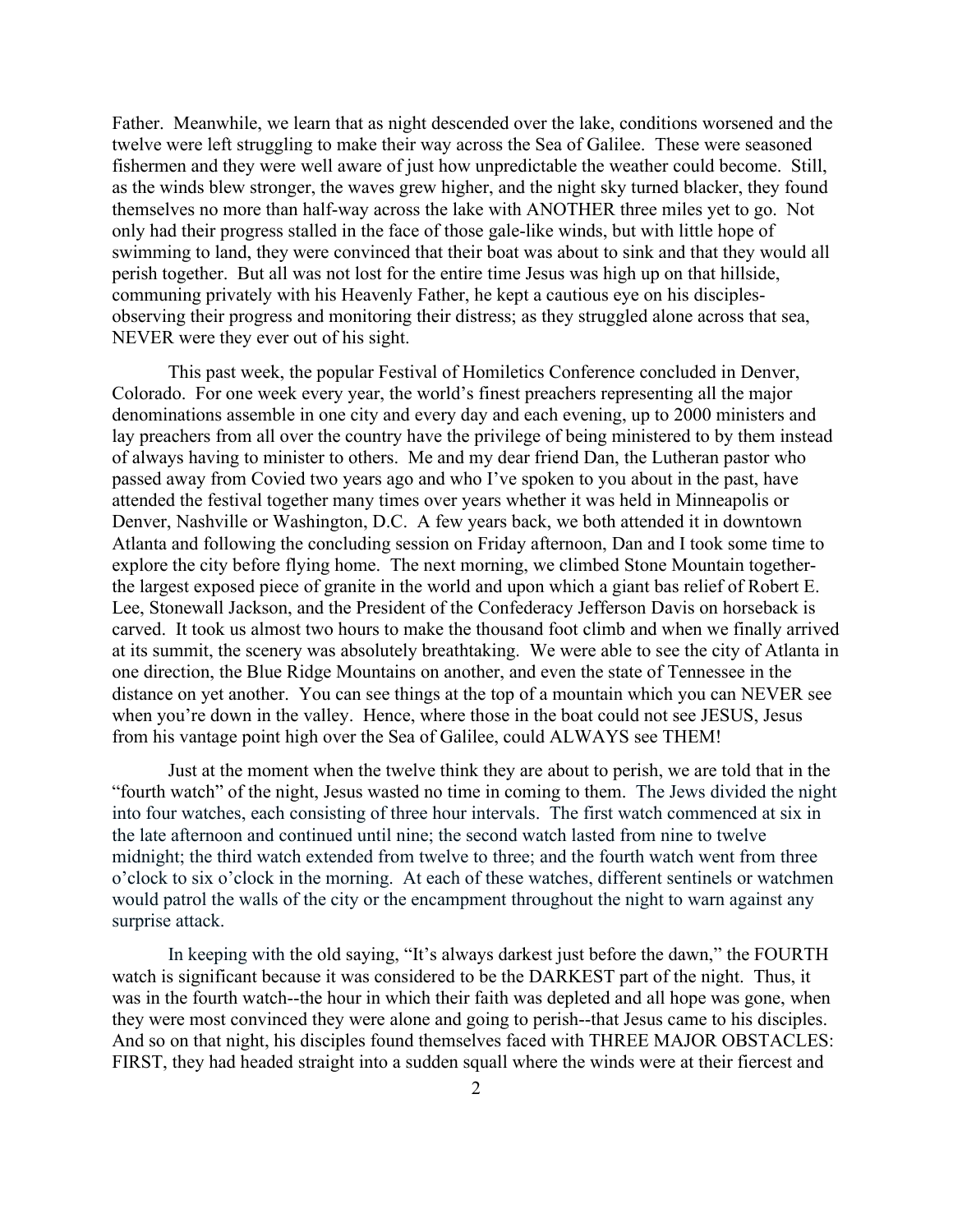the waves were at their highest; SECOND, it was the fourth watch, the darkest part of the night; and THIRD AND MOST IMPORTANTLY, Jesus was not with them- they were out there on that sea all alone with no avenue of help or escape available to them. Their despair had to have been TOTAL!

But Jesus, who had sent them out into those tempest-tossed waters in the FIRST place, was NOT going to abandon them. The Bible tells us he makes a bee-line straight towards them, walking upon the waves in order to reach them. When the disciples see him, they mistake him for a ghost, thinking he might be one of those water spirits who inhabits the sea's depths and who has come to drag them back down to the bottom. It was inconceivable to them that the apparition coming toward them could have been their leader for they knew he was safely back on shore, and even if he COULD hear their cries, they knew there wasn't anything he could have done to save them. No, they were doomed and they knew it. All they COULD do in their despair was cry out in sheer terror. But that cry of distress was all the invitation Jesus needed to respond to their plight. As Jesus arrives, he speaks to them the same words of assurance he had spoken so MANY times in the past during moments of great crisis, "Take heart, it is I; have no fear." In that instant, the winds died down and those in the boat worshiped him, saying, "Truly you are the Son of God."

Well, that's the story as I best understand it and I ask what lessons can it have for us this morning? I DON'T believe it asking us to believe that Jesus can defy the laws of nature and walk upon water. Rather, Matthew—like the other gospel writers--paints for us a picture to inspire us with, an account to remind us that there is one who is present for us in the FIERCEST of storms and in the DARKEST of nights, one who will never allow us to sink beneath the waves- not now, not EVER. We learn from this story that although we might never see HIM, from his vantage point he does INDEED see US, that he invariably knows where we are and what our situation is far better than we OURSELVES ever can. The fact is that we can NEVER escape his loving gaze REGARDLESS how dark or dire the situation may become. What's more, he doesn't just observe us from a distance but HE ACTS ON OUR BEHALF. He comes to us in our times of need, even when all hope seems lost and our faith feels depleted. Nothing can impede or obstruct his advance- neither the strongest winds nor highest waves nor darkest of nights can keep him from coming to our aid. And when he DOES come, it is often when we LEAST EXPECT HIM, dispelling our fears and comforting us with his words of peace.

Of course, if this is true, it is a rather bold promise. My question to you this morning is this: Can we TRUST it? How can we know WITH ANY ASSURANCE that Christ sees US amid the darkness and the waves? How can we confidently assert that he cares for us enough to come to us when WE most need him, and that he CAN confer upon us a peace deeper and wider than any of our fears?

Several years ago, there was a feature on the NBC Nightly News about a large group of church youth from Washington State who were visiting the beach when two of the boys in the water suddenly found themselves in trouble. One was rescued while the other was caught in a deadly rip tide that dragged him beneath the waves. He was under water nearly a half-hour before the surf rescue team was able to locate him and pull him aboard a jet ski. Once on shore, they spent about ten minutes trying to revive him. Despite nobody thinking he was alive, the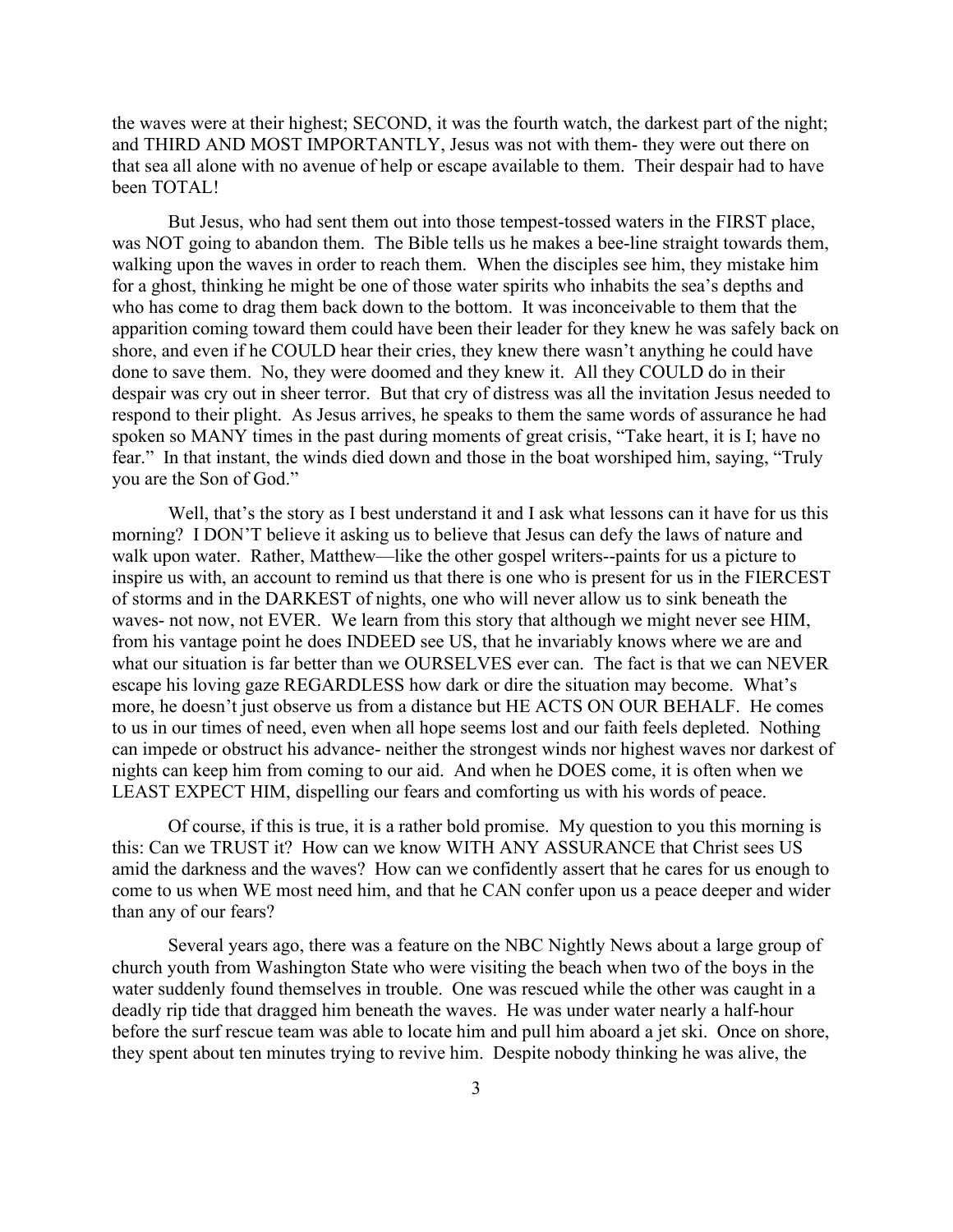crew--hoping against hope--continued to work on him. Once they got to the hospital, they were surprised to find the young boy had a weak pulse and was breathing. He was subsequently airlifted to a Portland, Oregon hospital for treatment. After being put in a drug-induced coma for a couple days, he woke up, and a day or two later, they were able to remove his breathing tube. Not only was he able to breathe fine but he had no problems speaking. This boy was clinically dead for close to half an hour and now he is alive and well and doing just fine in what the doctors called nothing short of a miracle. All hope seemed gone for him and yet Christ reached out, took his hand, and placed him firmly and securely back on solid ground.

But as I'm sure we're all aware, that isn't ALWAYS the case. For every miracle one might hear about, there seems to be a hundred that DON'T end quite so miraculously- there tend to be countless MORE instances where the victim dies or is maimed for life and we just credit it as a terrible tragedy. Think of the current war in the Ukraine and the many Christians who have perished on both sides of this conflict. Think of the many sons and daughters of God, our own brothers and sisters in Christ who have lost their lives as a result of all the shooting and bombing that continues to devastate their country- a number that includes the elderly, the infirm, and young children AS WELL. No doubt there were those who called out for Christ to save THEM but unlike those disciples, they never saw HIM walking above the sea, stilling the storm on THEIR behalf. Does it NOT call into question whether we can REALLY trust his promise to always be there for US when WE call out to him?

Waterloo, Iowa, where I ministered for some years, was the home of the five Sullivan brothers who grew up within a couple of blocks of my church. Were you to visit there, you would see that the city's convention center is named after them. The Sullivans were five siblings who all died aboard the same ship--the *U.S.S. Juneau—*while serving in the Pacific during World War II. It was reported that three of the brothers went down with the ship, a fourth drowned the next day, and the fifth survived for five days before being driven insane with grief at the loss of his brothers. He went over the side of his raft never to be seen or heard from again. Having been raised in a devout Catholic home, where was Jesus with his hand reaching out to any of THEM? If we can question why Jesus never came for THEM, how can we ever have the confidence that he will come for US when WE most need his help?

Well, what MY faith has led ME to believe is that Jesus doesn't still the storm on the sea so much as he stills the tempest churning deep WITHIN EACH OF OUR OWN SOULS. Instead of the winds and waves, he calms our hearts and our minds so that outward circumstances never have to overwhelm or control us. He lets us know that we don't have to be afraid, that so long as he is present to us and knows our situation, we CAN have peace. It is perhaps best summed up in a prayer I once heard that went, "Lord, I pray that you help remove the burden which I now bear, but if not, then I ask for a stronger back with which to bear it" and that tends to be the answer God provides US with in most situations. He imbues both our heart and our mind with his own strength, flooding us with his perfect peace, and we find it is always MORE THAN SUFFICIENT to enable us to endure whatever comes our way REGARDLESS how strong the winds, how high the waves, or how dark the night might seem. For you see, the storm "within" is ALWAYS greater than the storm "without" and that is why his word of comfort to the troubled heart is always a greater consolation than stilling the storms that so frequently threaten us. As we learned in our first lesson in Matthew 8, just having Christ with us